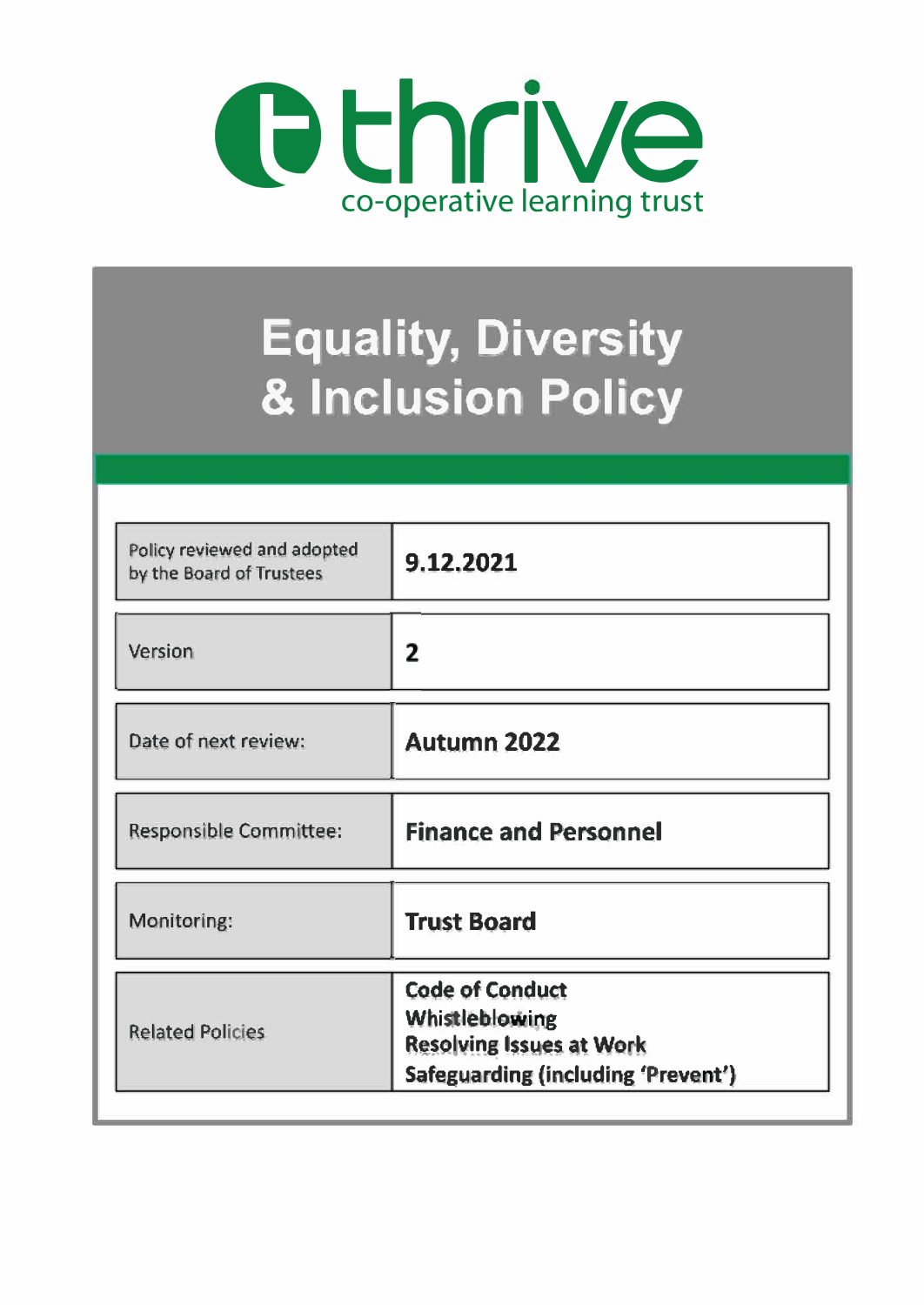# **Contents**

| 1. Introduction                                             | $\overline{2}$          |
|-------------------------------------------------------------|-------------------------|
| 2. Purpose                                                  | 2                       |
| 3. Roles & Responsibilities                                 | 3                       |
| 4. Principles of our approach                               | 3                       |
| 5. Promoting Equality and Diversity                         | 4                       |
| 5.1 Teaching and Learning                                   | 4                       |
| 5.2 Learning Environment                                    | 5                       |
| 5.3 Curriculum                                              | 5                       |
| 5.4 Ethos and Atmosphere                                    | 5                       |
| 5.5 Resources and Materials                                 | 6                       |
| 5.6 Language                                                | 6                       |
| 5.7 Provision for Bilingual/Multilingual Pupils             | 6                       |
| 5.8 Personal Development and Pastoral Guidance              | 6                       |
| <b>6. Tackling Discrimination</b>                           | $\overline{\mathbf{z}}$ |
| 7. Partnerships with Parents/Carers and the Wider Community |                         |
| 8. Staffing and Staff Development                           | 8                       |
| 9. Staff Recruitment and Professional Development           |                         |
| 10. Monitoring and Review                                   |                         |
| 11. Policy Review                                           | 9                       |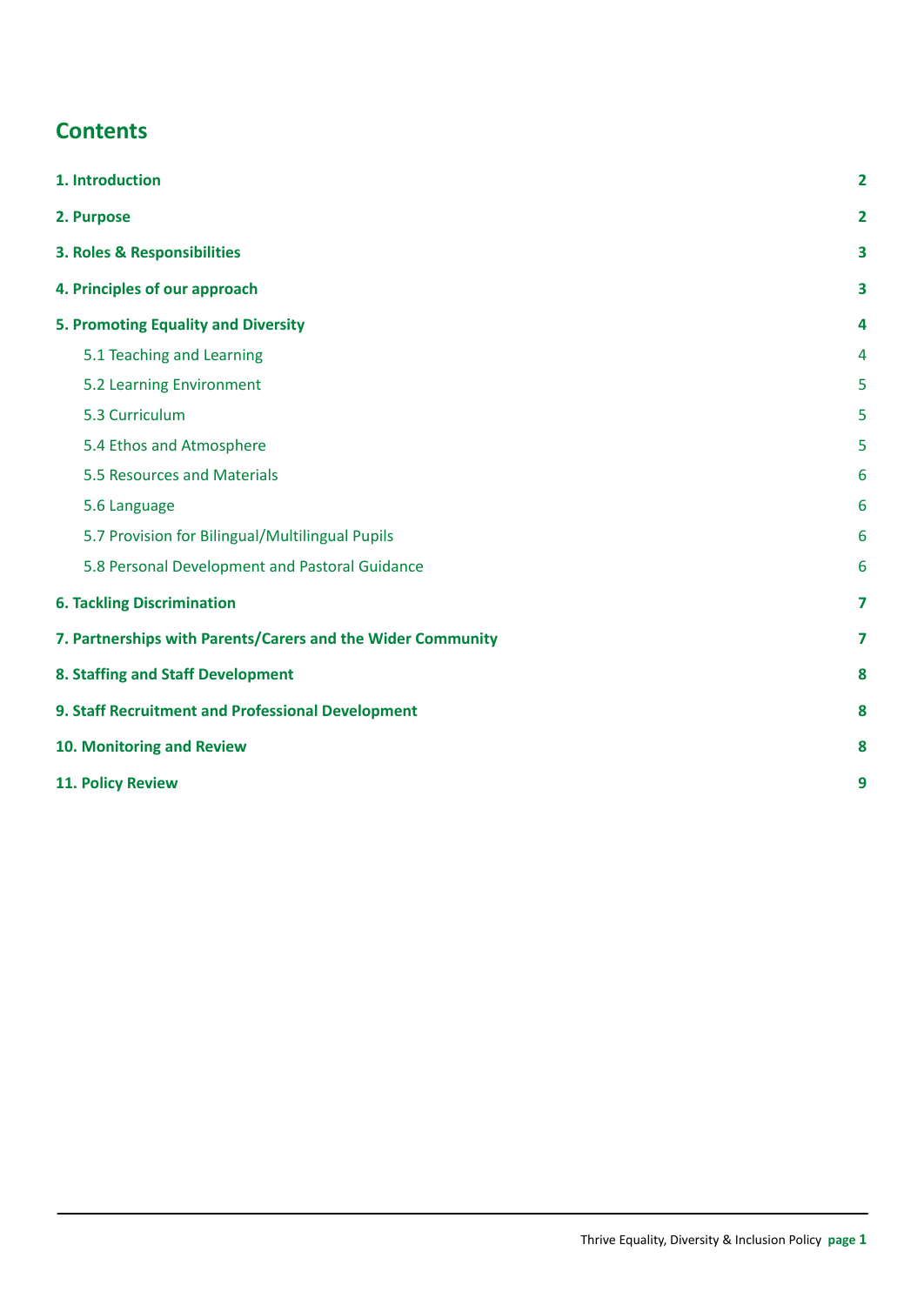# <span id="page-2-0"></span>**1. Introduction**

- 1.1 Our vision, underpinned by co-operative values<sup>1</sup>, is threefold; to work in partnership with the community we serve to combat social exclusion and deprivation, to build a sustainable and vibrant community and local economy, and to provide learners with a global perspective helping them to become responsible and articulate citizens in a global economy. We will achieve this by delivering the highest possible standards of education, and for this we rely on the appropriate conduct of all our employees and volunteers.
- 1.2 The Trust is fully committed to developing, maintaining and supporting an inclusive culture and environment for the benefit of our colleagues and the communities we serve. Thrive values the differences that a diverse workforce brings and is committed to eliminating unlawful and unfair discrimination.
- 1.3 The Equality Act 2010 combined nine separate pieces of legislation into one single Act simplifying the law and strengthening it in important ways to help tackle discrimination and inequality. The Act introduced nine protected characteristics; age, disability, gender reassignment, marriage and civil partnership, pregnancy and maternity, race, religion or belief, sex or sexual orientation. These are not exhaustive and incidents of discrimination on any other grounds will be taken equally seriously. The Trust will not discriminate because of any protected characteristics and will build a culture that values openness, fairness and transparency.
- 1.4 A range of stakeholders have been consulted in drawing up this policy and the impact assessment. The action plan will be reviewed and updated on an annual basis with the continued help of pupils, parents, carers, governors, the community, staff, and the equality and diversity working group.
- 1.5 Thrive welcomes the support of recognised Trade Unions in seeking to implement this policy in a fair and consistent manner.
- 1.6 Prior to final approval by the Trust Board this policy has been the subject to consultation with unions and professional associations; their suggested amendments have been taken into consideration and changes made where they can be agreed.

# <span id="page-2-1"></span>**2. Purpose**

- 2.1 The Trust believes that diversity and inclusion bring benefits to the organisation and that people work better when they can be themselves.
- 2.2 The purpose of this policy is to define Thrive's commitment to equality in everything that we do. The policy is applicable to all employees, pupils, parents/carers/associated persons, officers, visitors, communities, suppliers and contractors, whether permanent or temporary.
- 2.3 The Trust recognises our responsibilities under the Equality Act 2010 to ensure that all reasonable steps are taken to avoid direct and indirect discrimination on the grounds of any of the protected characteristics.
- 2.4 Thrive will adhere to all equalities legislation, including the three duties under The Single Public Sector Equality Duty 2011 (PSED):
	- To eliminate conduct that is prohibited by the Act;

<sup>&</sup>lt;sup>1</sup> self-help, self-responsibility, democracy, equality, equity, solidarity, honesty, openness, social responsibility and caring for others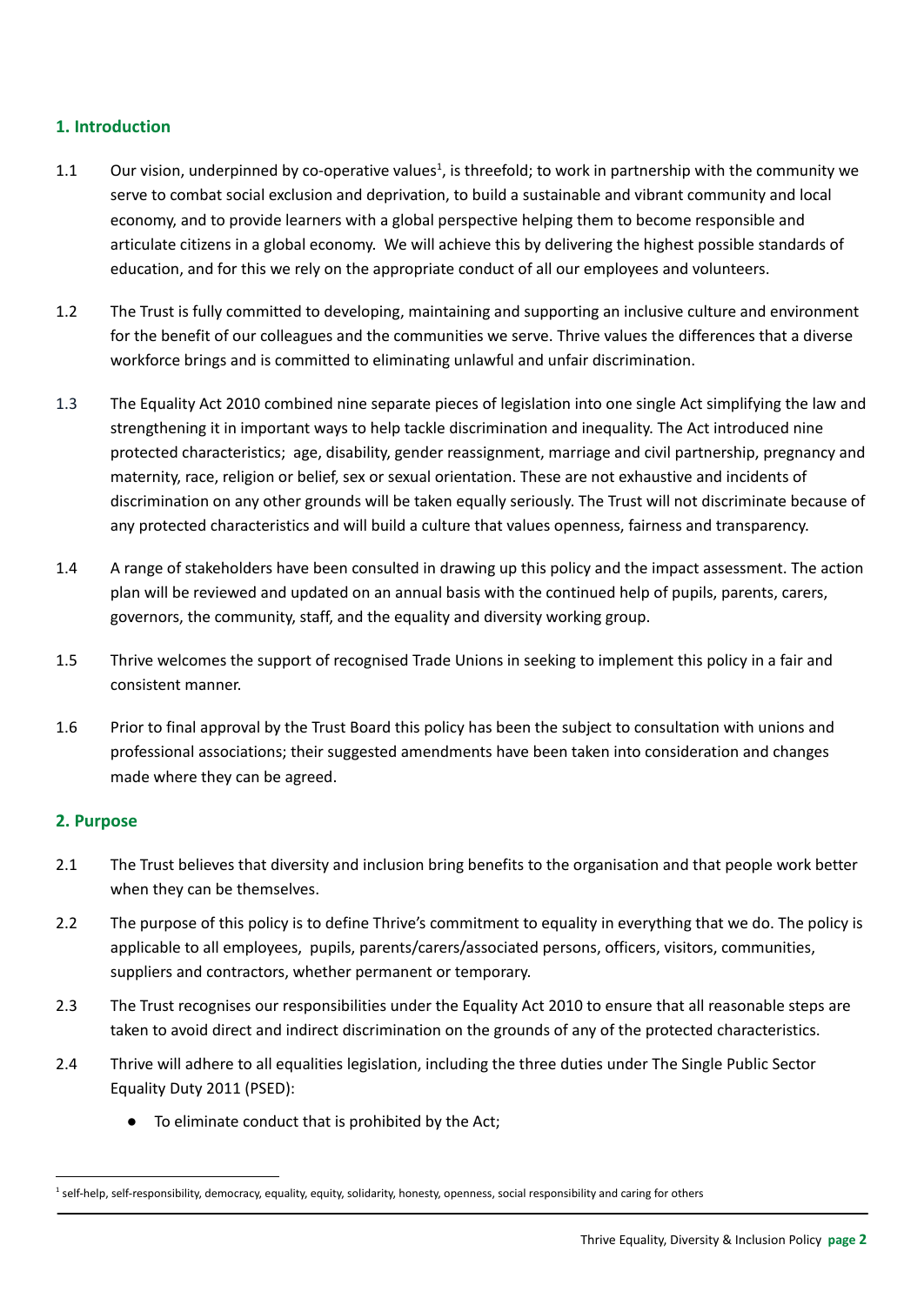- To advance equality of opportunity between people who share a protected characteristic and those who do not;
- To foster good relations across all characteristics.

# <span id="page-3-0"></span>**3. Roles & Responsibilities**

- 3.1 All members of the school community have a responsibility towards supporting the equality agenda.
- 3.2 The **Trust Board** is responsible for approving this policy and ensuring it is applied fairly and consistently across the Trust.
- 3.3 The **CEO** and **Development Team** are responsible for ensuring that all stakeholders adhere to this policy and that breaches are managed swiftly, effectively, fairly and consistently.
- 3.4 The **Headteacher, Head of School and Senior Leadership Team** are responsible for:
	- Providing leadership and vision in respect of equality;
	- Overseeing the implementation of the Equality Act 2010 and its associated duties;
	- Co-ordinating the activities related to equality and evaluating impact;
	- Ensuring that all who enter the school are aware of, and comply with, the Equality and Diversity Policy;
	- Ensuring that staff are aware of their responsibilities and are given relevant training and support;
	- Taking appropriate action in response to discrimination against any pupil or member of staff.
- 3.5 **All staff** are responsible for:
	- Dealing with incidents of discrimination and knowing how to identify and challenge bias and stereotyping;
	- Not discriminating on grounds of any protected characteristic.
	- Keeping up to date with equalities legislation by attending training events organised by the school or Local Authority or recognised training provider.
- 3.6 **Pupils** are responsible for respecting others in their language, behaviours and actions and obeying all school equality and diversity policies, procedures and practices.
- 3.7 The **People Departmen**t is responsible for ensuring that all employees are aware of this policy and associated procedures. The team will also ensure that this policy is implemented fairly and consistently.
- 3.8 In addition **each member** of the Trust community is responsible for preventing unfair discrimination, harassment, or victimisation which it is within their control to prevent and challenging or reporting such in appropriate behaviour if it occurs.

# <span id="page-3-1"></span>**4. Principles of our approach**

4.1 Understanding and tackling the different barriers which could lead to unequal outcomes for those people who have protected characteristics within school, while celebrating and valuing the achievements and strengths of all members of the school community, is the key to our approach. Those people with protected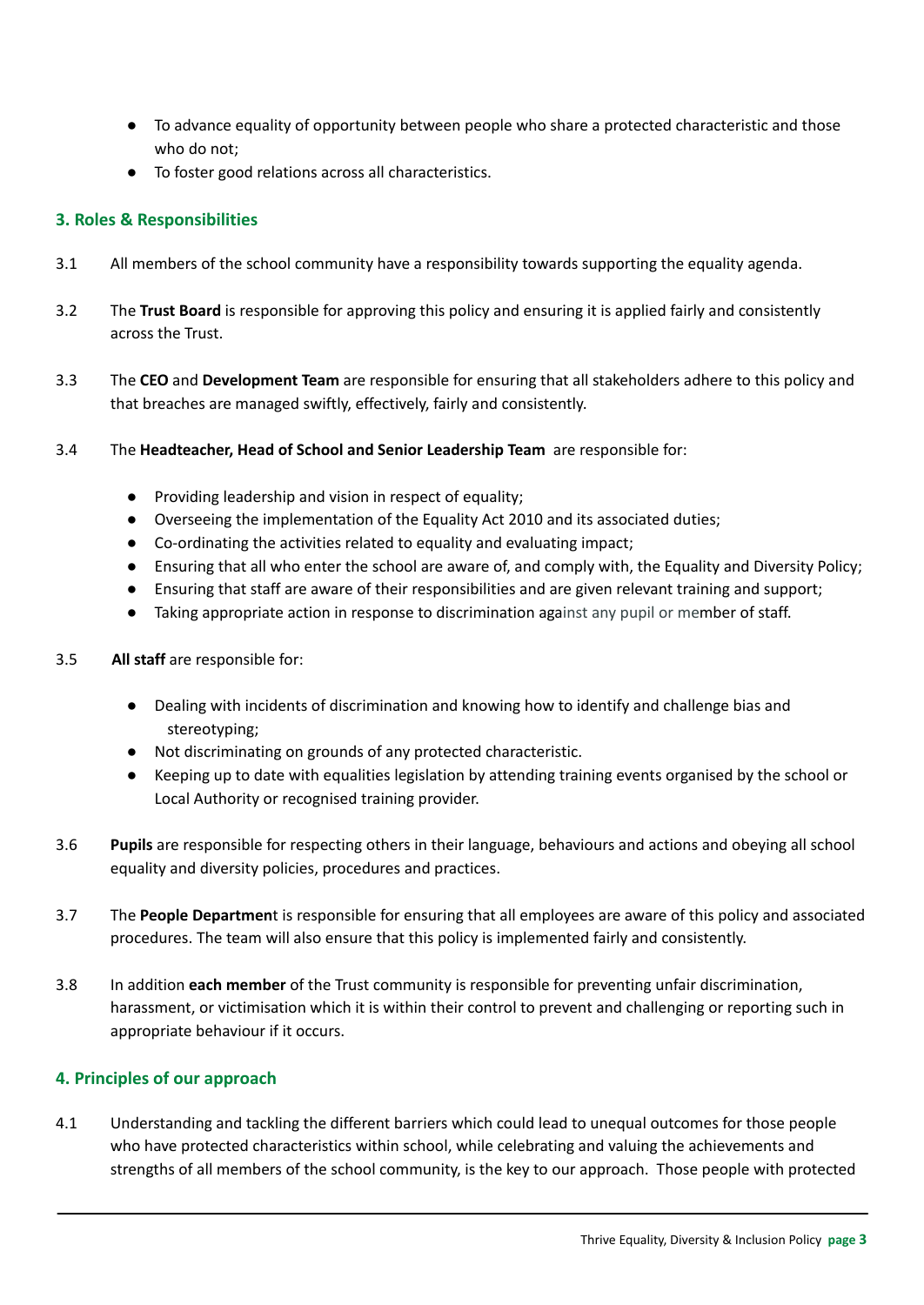characteristics are defined as those who may be susceptible to discrimination because of their age, sex, race, disability, religion or belief, sexual orientation, gender confirmation, pregnancy or maternity, less able or socio‐economic background. These include pupils, all staff, parents, carers, governors, trustees, multi‐agency staff linked to the school, visitors to school and contractors.

- 4.2 We value diversity and believe that equality in Thrive schools should permeate all aspects of school life and is the responsibility of every member of the school and wider community. Every member of the school community should feel safe, secure, valued and of equal worth.
- 4.3 It is the responsibility of the Executive Headteacher, Headteacher, Heads of School and Governors to ensure compliance with and implementation of the policy by the whole school community as well as eliminating all unlawful discrimination.
- 4.4 Each school has a member of SLT designated to oversee pastoral care and they have a role in ensuring the achievement of the equalities objectives. Responsibilities include the monitoring and reporting of incidents of a discriminatory nature to the Local Governing Body which is accountable for the implementation of this policy. The Trust Board monitors the work of the LGB in this respect.

# <span id="page-4-0"></span>**5. Promoting Equality and Diversity**

# <span id="page-4-1"></span>**5.1 Teaching and Learning**

We aim to provide all our pupils with the opportunity to succeed, and to reach the highest level of personal achievement. To do this, learning and teaching will endeavour to:

- Ensure equality of access to the whole school experience for all pupils and prepare them for life in a diverse society;
- Use materials that reflect a range of cultural backgrounds, without stereotyping;
- Promote attitudes, values and skills that challenge discriminatory behaviour;
- Provide opportunities for pupils to appreciate their own culture, religion and beliefs and celebrate the diversity of other cultures;
- Use a range of sensitive teaching strategies when teaching about different cultural and religious traditions;
- Develop pupils' advocacy skills so that they can detect bias, and challenge discrimination, leading to justice and equality;
- Ensure that the curriculum covers issues of equality, diversity, religion, human rights and inclusion;
- Prepare pupils for living in a multicultural society and promote good relations between different racial groups;
- Celebrate diversity and promote (where appropriate) the positive contribution of different ethnic minority groups to the curriculum area, as well as profiling the positive contributions made to society by other minority groups;
- Celebrate what we have in common;
- Seek to involve all parents/carers in supporting their child's education;
- Provide educational visits and extra-curricular activities that involve all pupil groupings;
- Take account of the composition of individual teaching groups;
- Take account of the different learning needs of different groups of pupils, using an appropriate range of teaching strategies to enable all pupils to progress;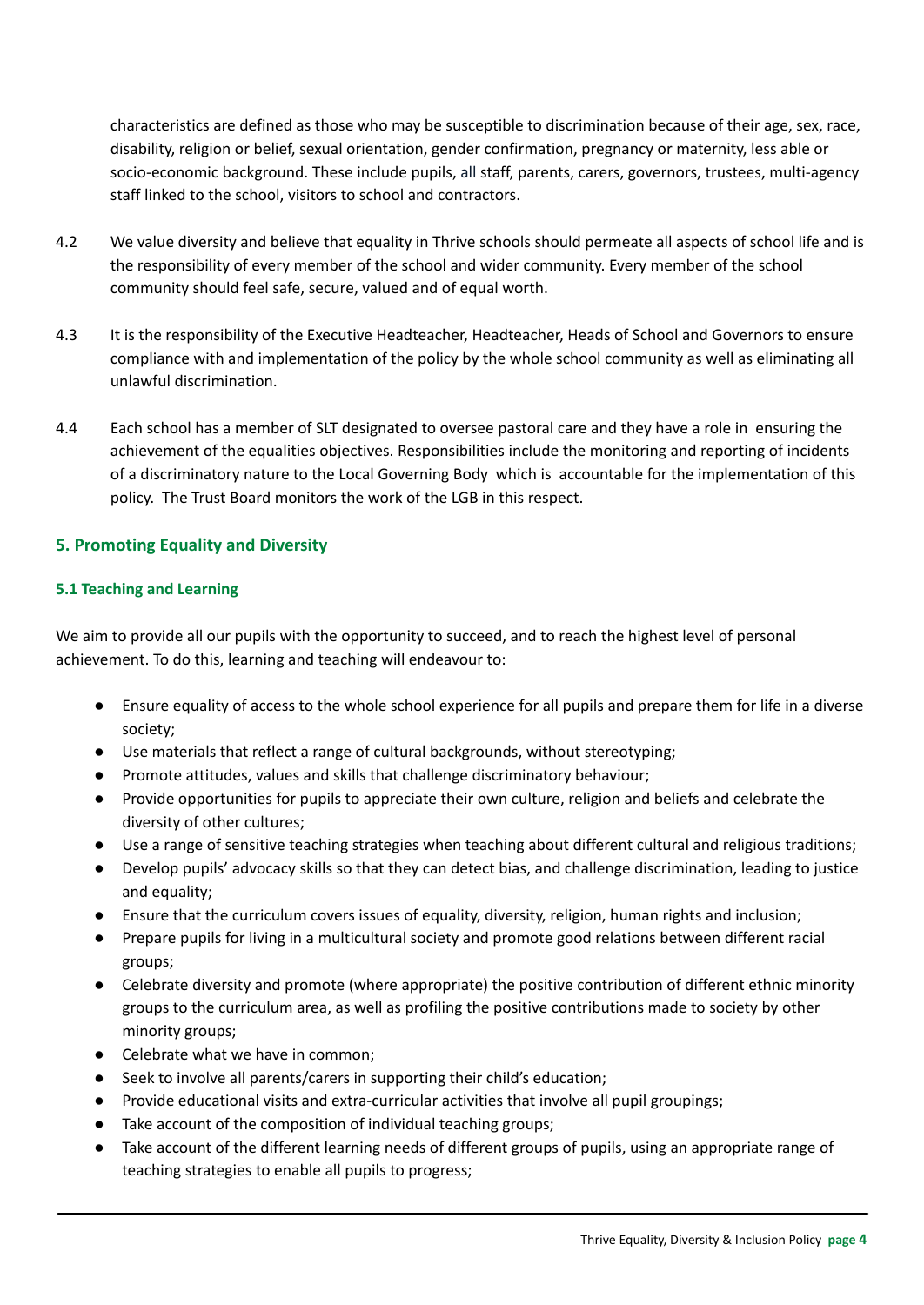- Consider cohort allocations, class lists and seating plans with a balance of learning needs and protected characteristics to foster effective learning ;
- Take account of the current performance of all pupils when planning for future learning and setting challenging targets;
- Make best use of all available resources to support the learning of all groups of pupils;
- Identify resources that support staff development in their planning for inclusion and equality.

## <span id="page-5-0"></span>**5.2 Learning Environment**

There is a consistently high expectation of all pupils regardless of any protected characteristic. To secure the best possible outcomes for all our young people, we recognise the importance of:

- Teacher commitment, expertise and enthusiasm as vital factors in achieving a high level of motivation and good results from all pupils;
- Adults in the school providing good, positive role models in their approach to all issues relating to equality and diversity;
- The school as a whole placing a high priority on the provision for those with special educational needs and disabilities.
- The school providing an environment in which all pupils have equal access to all facilities and resources;
- Creating an environment where all pupils are encouraged to be actively involved in their own learning;
- Encouraging pupils and parents to create an appropriate learning environment at home and providing them with advice about how to do this;
- Providing opportunities for completing homework beyond the school day on the school site;
- Using a range of teaching methods throughout the school to ensure that effective learning takes place at all stages for all pupils.

#### <span id="page-5-1"></span>**5.3 Curriculum**

We actively recognise differences and aim to ensure that:

- Planning for learning reflects our commitment to equality in all subject areas and cross-curricular themes, promoting positive attitudes to equality and diversity; the Trust will develop an inclusion calendar which will provide a selection of key dates and celebration and/or awareness days which reflect the Thrive community in each school.
- Pupils will have opportunities to explore concepts and issues relating to identity and equality;
- Steps are taken to ensure that all pupils have access to mainstream curriculum by taking into account the cultural and lifestyle backgrounds of all pupils, their linguistic needs and their learning styles;
- All pupils have access to qualifications which recognise attainment and achievement and promote progression.

#### <span id="page-5-2"></span>**5.4 Ethos and Atmosphere**

We are aware that those involved in the leadership of the school community are instrumental in demonstrating mutual respect between all members of the school community. To this end:

● Each school will build a culture of openness and mutual respect which welcomes everyone to the school;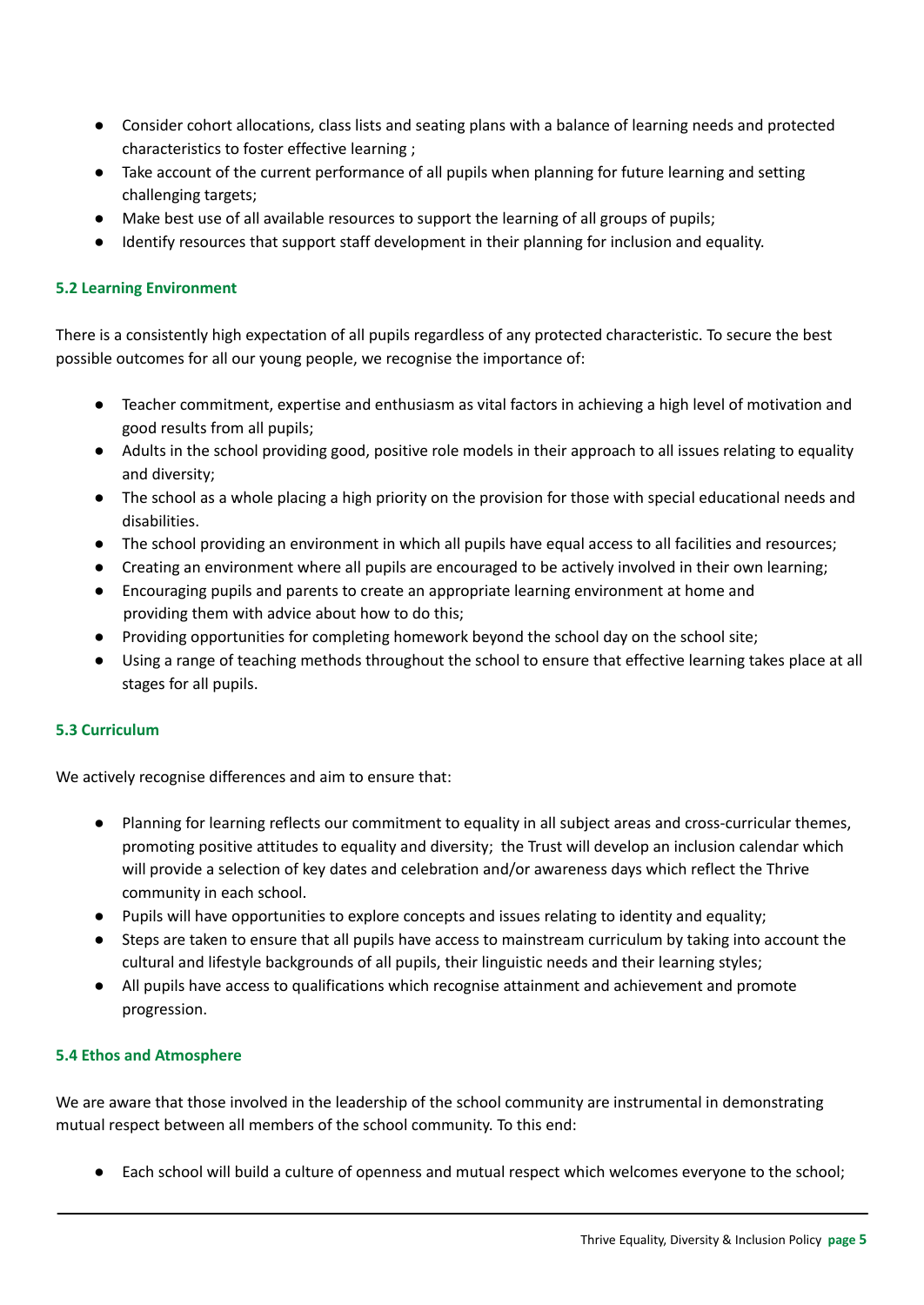- Pupils are encouraged to greet visitors to the school, and adults within the school, with friendliness and courtesy;
- Displays, and other resources around the school should be of a high quality and reflect diversity across all aspects of school life and are frequently monitored;
- Provision is made to cater for the spiritual needs of all the children through planning of assemblies, classroom based and externally based activities.

#### <span id="page-6-0"></span>**5.5 Resources and Materials**

The provision of good quality resources and materials is a high priority. These resources will:

- Reflect the reality of an ethnically, culturally and sexually diverse society;
- Reflect a variety of viewpoints;
- Give a positive view of people with protected characteristics;
- Reflect non-stereotypical images of all groups in a global context;
- Include materials to raise awareness of equality and diversity issues;
- Be equally accessible to all members of school community, consistent with health and safety;
- Not promote, explicitly or implicitly, discriminative views.

#### <span id="page-6-1"></span>**5.6 Language**

We recognise that it is important that all members of the school community use appropriate language which:

- Does not transmit or confirm stereotypes;
- Does not intentionally offend;
- Creates and enhances positive images of particular groups with protected characteristics identified in 1.3;
- Creates the conditions for all people to develop their self esteem;
- Recognises the individuality and background of all members of the school community, with everyone endeavouring to spell and pronounce preferred names correctly;
- Uses appropriate terminology in referring to particular groups or individuals.
- Recognise and consider the use of pronouns

# <span id="page-6-2"></span>**5.7 Provision for Bilingual/Multilingual Pupils**

We will make appropriate provision for all EAL/bilingual children/groups to ensure access to an appropriate curriculum. These groups may include:

- Those from refugee families;
- Asylum seekers;
- Pupils for whom English is an additional language;
- Pupils who are new to the United Kingdom.

When appropriate we will seek opportunities for students who are fluent in another language to share their language with their peers and classroom staff and recognise their language skills.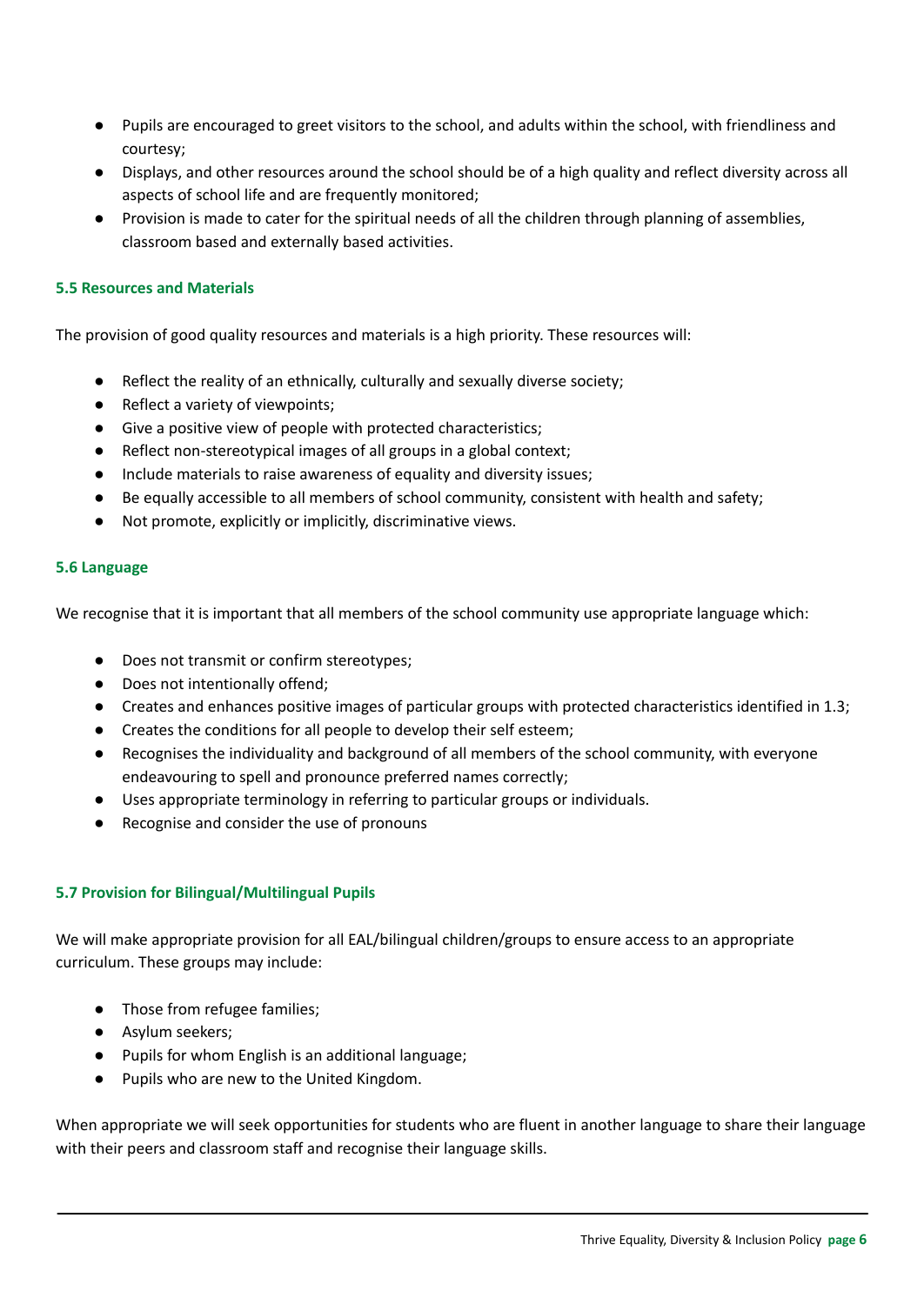#### <span id="page-7-0"></span>**5.8 Personal Development and Pastoral Guidance**

- Pastoral staff take account of all abilities, gender, religious and racial differences, sexual orientation and the experience and needs of particular groups such as Gypsy Roma and Traveller, refugee and asylum seeker pupils;
- All pupils are encouraged to consider the full range of career opportunities available to them with no discriminatory boundaries placed on them.
- All pupils/staff/parents/carers are given support as appropriate when they experience or perceive discrimination. We also recognise that the perpetrators of discrimination are themselves sometimes victims of their personal circumstances and therefore, where appropriate, remedial work is done to ensure that the actions do not occur again;
- Positive role models are used throughout the school to ensure that different groups of pupils can see themselves reflected in the school community;
- Emphasis is placed on the value that diversity brings to the school community rather than the challenges.

# <span id="page-7-1"></span>**6. Tackling Discrimination**

It is the duty of each school to tackle all types of discriminatory behaviour. It will address this duty in a number of different ways, e.g.

- Incidents where there are unwanted attentions (verbal or physical) will be tackled. The school has a clear, agreed procedure for dealing with incidents such as unwelcome or offensive remarks or suggestions about another person.
- All bullying related to those with protected characteristics will be referred to an appropriate member of staff and be dealt with as a serious incident – and will be recorded on Class charts and/or CPOMS and investigated thoroughly;
- Incidents involving those with protected characteristics specifically incidents relating to race, disability or sexual orientation – will be highlighted in behaviour and safeguarding logs in order to ensure effective monitoring. It will be the norm for parents/carers of the victim and the perpetrator to be notified of the incident, unless there are specific circumstances that make this inappropriate.
- Headteachers and Heads of School will report on any incidents to the Local Governing Body via their termly report.
- All staff members have a duty to invoke the whistleblowing policy in respect of breaches of this policy.

# <span id="page-7-2"></span>**7. Partnerships with Parents/Carers and the Wider Community**

We aim to work in partnership with parents/carers to help all pupils to achieve their potential. For example:

- All parents/carers are encouraged to participate in the life of each school including; fundraisers, parents evenings, transition events, Class charts, school newsletter;
- Encouraging parents/carers to contact the school if they have any concerns about equality and diversity issues – the first point of contact should be the member of Senior Management with responsibility for Equality and Diversity;
- Encouraging members of the local community to regularly join in school activities e.g. for example sporting fixtures, parent forums, religious and/or cultural celebrations.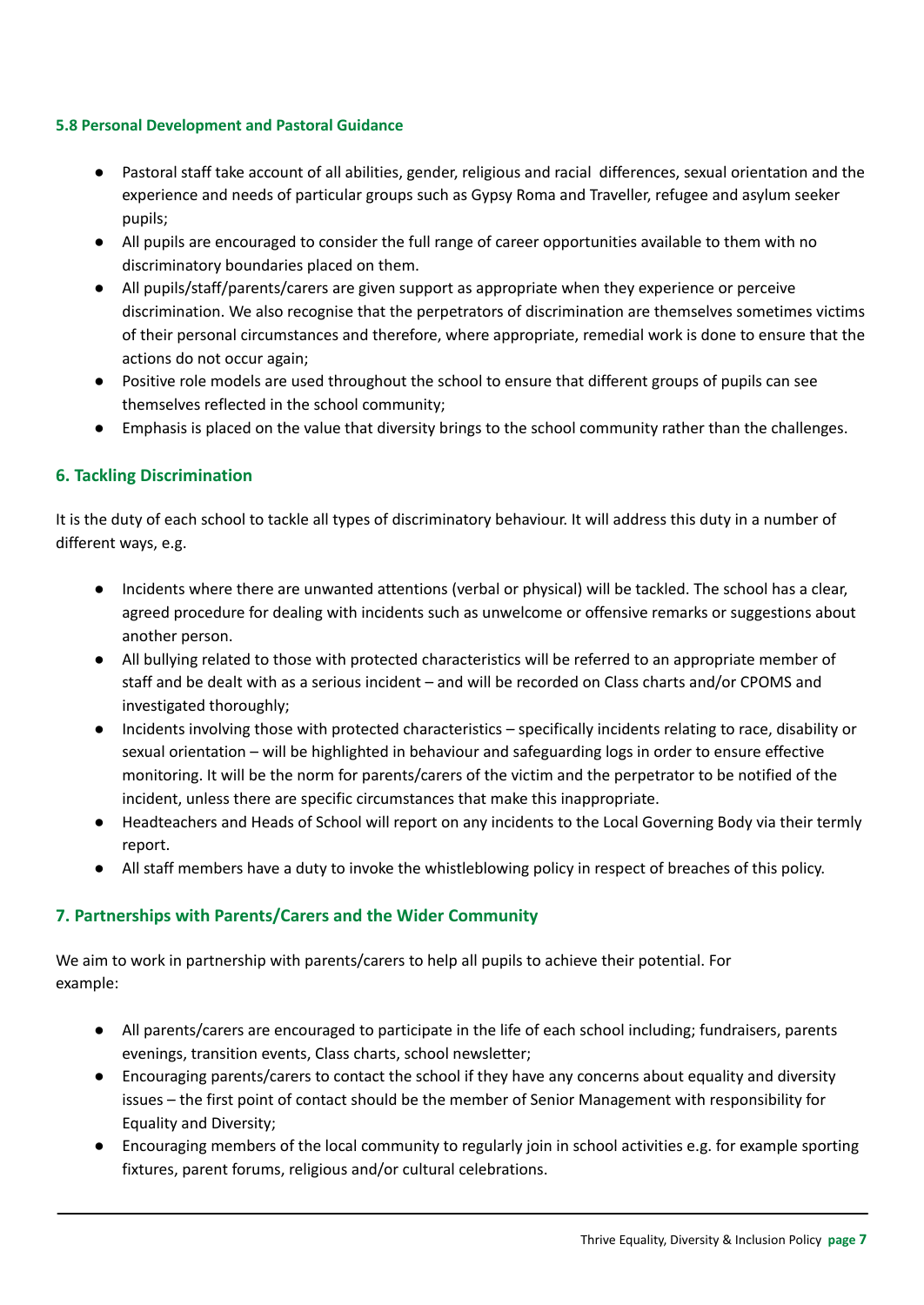# <span id="page-8-0"></span>**8. Staffing and Staff Development**

- We recognise the need for positive role models and distribution of responsibility among staff.
- We undertake to encourage the career development and aspirations of all individuals.
- It is our policy to provide staff with training and development, which will increase awareness of the needs of different groups of pupils in the various dimensions of equality of opportunity.

# <span id="page-8-1"></span>**9. Staff Recruitment and Professional Development**

- All posts are advertised formally.
- Job advertisements should make clear that opportunities are open to all suitably qualified applicants and make explicit reference to not discriminating on particular grounds. All job adverts will include the statement "We are committed to equality of opportunity for all colleagues and applications from individuals are encouraged regardless of age, disability, sex, gender reassignment, sexual orientation, pregnancy and maternity, race, religion or belief and marriage and civil partnerships."
- All those involved in recruitment and selection are trained and aware of what they should do to avoid discrimination and ensure good practice which takes account of equalities through the recruitment and selection process.
- Access to opportunities for professional development is monitored on equality grounds.
- The Equality and Diversity policy is covered in all staff inductions.
- All supply staff are made aware of equalities policies and practices.
- Employment policy and procedures are reviewed regularly to check conformity with legislation and impact.
- As part of the staff recruitment process all applicants are asked to complete an Equal Opportunities Monitoring Form.

# <span id="page-8-2"></span>**10. Monitoring and Review**

- 10.1 This will be carried out by the Equality and Diversity Working Group under the leadership of the designated member of Senior Management across the Trust annually . They will report back through the school management structure and the School Development Journey evaluation. These will also be shared with Unions through the JCC. Amendments may be made to the policy and action plans in the light of the monitoring and review. The group will consider feedback from a range of sources including:
	- Analysis of attendance and truancy figures;
	- Analysis of exclusions;
	- Incidents of peer-on-peer discrimination and all forms of bullying;
	- Pupils achievement data for particular groups compared to National and Local Authority data;
	- Feedback from Parents, School Leadership Team and other relevant focus groups;
	- Any other information related to the Equality Act.
- 10.2 The working group will carry out Equality Impact Assessments in order to ensure that policies, procedures and practices cater for the individuals who share protected characteristics in relation to the Equality Act 2010. The purpose of these assessments is to ensure that policies, procedures and practices within the